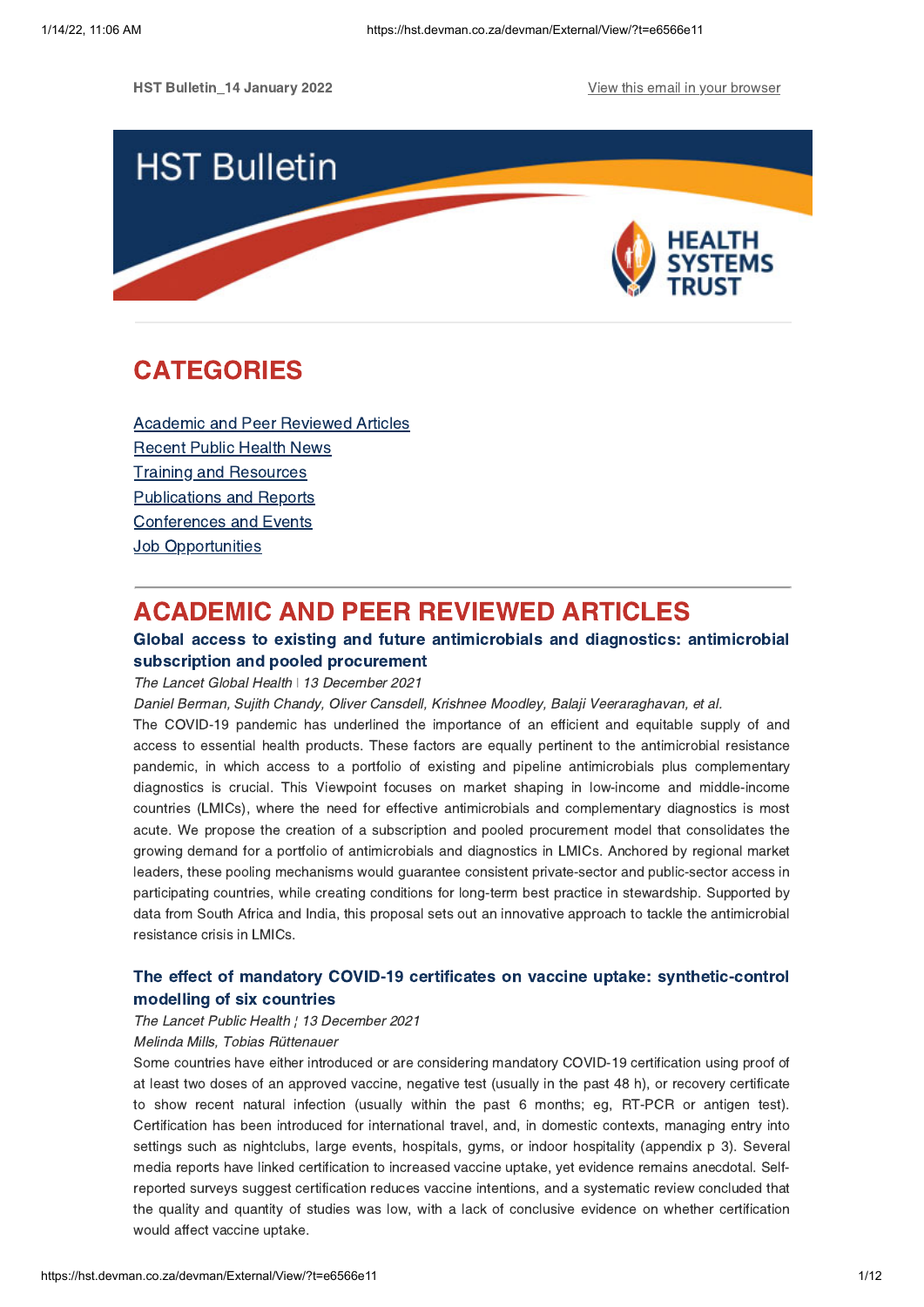# The Lancet Global Health 20 December 2021

Polydor Mutombo, Mosoka Falla, Davison Munodawafa, Ahmed Kabel, David Houeto, et al. In addition to low COVID-19 vaccine coverage in Africa due to vaccine nationalism and vaccine diplomacy, the gradual effort to distribute COVID-19 vaccines to low-income and middle-income countries (LMICs) is threatened by vaccine hesitancy. In Africa in particular, the low vaccine coverage and the ubiquitous vaccine hesitancy in a concerning proportion of the population undermine efforts to fight the COVID-19 pandemic. We advocate for humane, culturally relevant, and rapid public health action to address these issues. Vaccine hesitancy in LMICs is due to a dearth of knowledge about the fact that vaccines are the most effective public health interventions, and have reduced significantly the burden, morbidity, and mortality of communicable diseases. There are also historical, structural, and other systemic dynamics that underpin vaccine hesitancy among people who recognise the public health importance of immunisation.

# Impact of using creative arts [programming](https://hst.devman.co.za/devman/external/?t=6251122b) to support HIV treatment in adolescents and young adults in Eswatini

# and young<br>AIDS Research and Therapy | 20 December 2021

Tara Ness, Vedika Agrawal, Danielle Guffey, Amanda Small, Tandzile Simelane, et al.

In 2018, approximately 1.6 million adolescents (aged 10–19) were living with HIV worldwide, with the highest HIV prevalence found in Eswatini. Adolescents and young adults living with HIV are a vulnerable population due to unique psychosocial challenges that come with having a stigmatizing disease. This group struggles more than other age-groups with medication adherence and requires novel approaches to supporting treatment, including peer-group encouragement, and self-expression.

# Impact of the SARS-CoV-2 pandemic on routine [immunisation](https://hst.devman.co.za/devman/external/?t=bf4daac9) services: evidence of disruption and recovery from 170 countries and territories

# The Lancet Global Health | 21 December 2021

Anita Shet, Kelly Carr, Carolina Danovaro-Holliday, Samir Sodha, Christine Prosperi, et al.

The SARS-CoV-2 pandemic has scarcely left any corner of the world untouched, with millions of lives lost as a direct result of the virus. Equally important are the indirect effects of the pandemic. Disruptions of routine health services are likely to increase morbidity and mortality, leaving women and children particularly vulnerable. Systems for routine childhood immunisation have been greatly impacted globally, and in May, 2020, WHO announced there were at least 80 million children younger than 1 year of age who were at risk of missing life-saving vaccinations. Pandemic-related disturbances have jeopardised previous gains in immunisation services, with major implications on vaccine-preventable disease eradication and elimination efforts. Immense challenges abound in obtaining accurate and systematic measurements of these changes in immunisation status globally.

# Additive Manufacturing Interventions during the COVID-19 Pandemic: South Africa MDPI ǀ 29 December 2021

Thywill Dzogbewu, Sampson Afrifa Jnr, Nathaniel Amoah, Samuel Fianko, Deon de Beer

Additive manufacturing (AM), also known as 3D printing, is considered a renaissance of the manufacturing industry. Its unique capability of manufacturing 3D objects with intricate geometrical configurations has been used to produce hospital equipment and personal protective equipment (PPE) in an attempt to curb the spread of the COVID-19 pandemic in South Africa. The technology has been used by different research units to produce ventilators, respirator face masks, oscillating respiratory devices, oxygen connectors, oxygen splitters, non-invasive ventilation helmets, reusable clinician PPE, visor frames for face shields, etc. Despite the efforts of the AM community in South Africa, COVID-19 infections have continued to increase in the country. It came to light that technological interventions (including AM) alone cannot prevent the spread of the virus without the corresponding adaptive behavioural changes, such as adhering to COVID-19 prevention protocols (washing of hands, social distancing, etc.). It could be postulated that the spread of COVID-19 can only be prevented by inter-marrying the technological interventions (AM) with adaptive behavioural changes.

# [HIV-Associated](https://hst.devman.co.za/devman/external/?t=50b30007) Tuberculosis in Children and Adolescents: Evolving Epidemiology, Screening, Prevention and Management Strategies MDPI ǀ 29 December 2021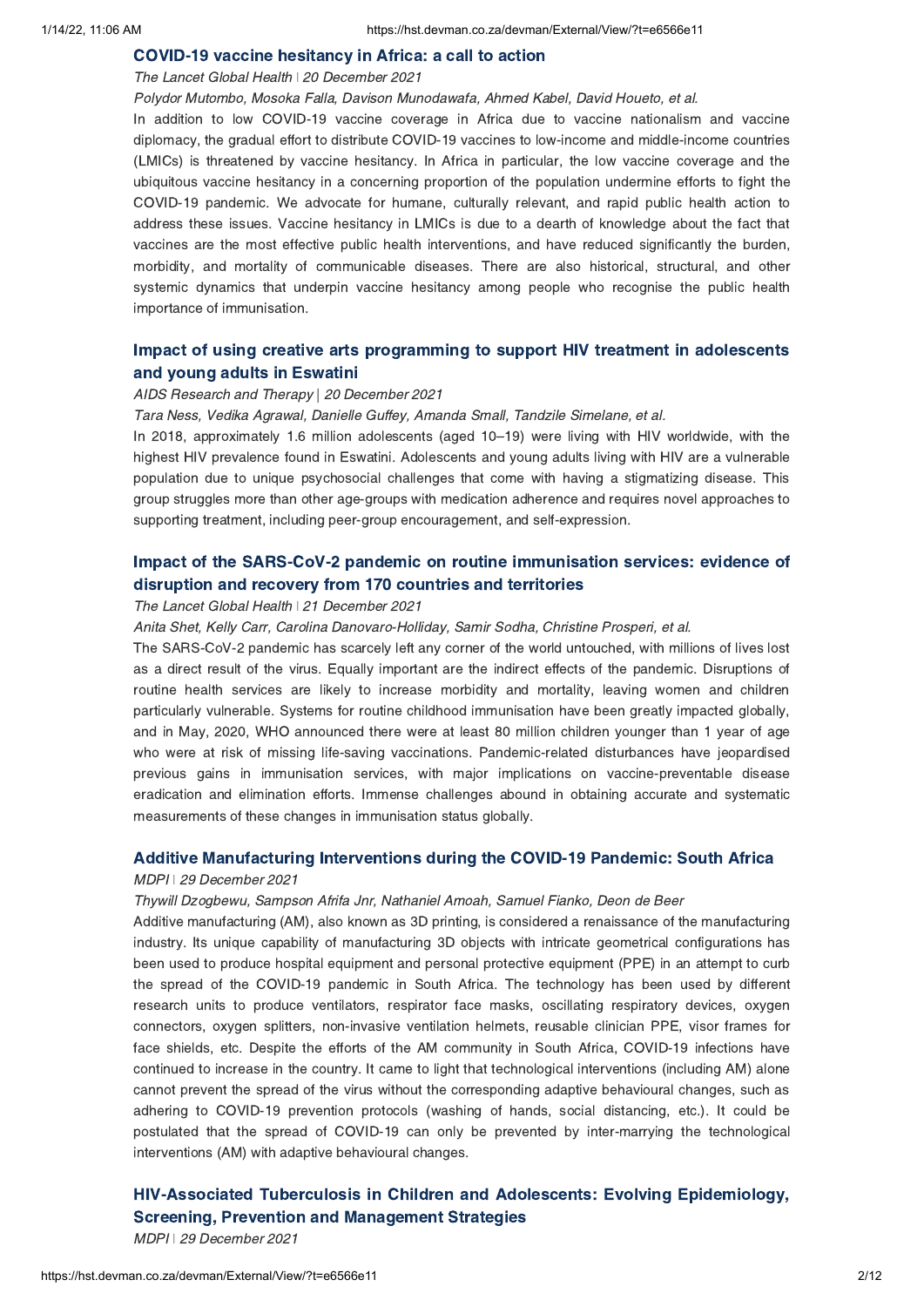#### 1/14/22, 11:06 AM https://hst.devman.co.za/devman/External/View/?t=e6566e11

Alexander Kay, Helena Rabie, Elizabeth Maleche-Obimbo, Moorine Sekadde, Mark Cotton, et al. Children and adolescents living with HIV continue to be impacted disproportionately by tuberculosis as compared to peers without HIV. HIV can impact TB screening and diagnosis by altering screening and diagnostic test performance and can complicate prevention and treatment strategies due to drug–drug interactions. Post-tuberculosis lung disease is an underappreciated phenomenon in children and adolescents, but is more commonly observed in children and adolescents with HIV-associated tuberculosis. This review presents new data related to HIV-associated TB in children and adolescents. Data on the epidemiology of HIV-associated TB suggests that an elevated risk of TB in children and adolescents with HIV persists even with broad implementation of ART. Recent guidance also indicates the need for new screening strategies for HIV-associated TB. There have been major advances in the availability of new antiretroviral medications and also TB prevention options for children, but these advances have come with additional questions surrounding drug–drug interactions and dosing in younger age groups. Finally, we review new approaches to manage post-TB lung disease in children living with HIV. Collectively, we present data on the rapidly evolving field of HIV-associated child tuberculosis. This evolution offers new management opportunities for children and adolescents living with HIV while also generating new questions for additional research.

# Evidence for use of a healthy [relationships](https://hst.devman.co.za/devman/external/?t=183204a6) assessment tool in the CHARISMA pilot

# Plos One ¦ 31 December 2021

Elizabeth Tolley, Andres Martinez, Seth Zissette, Thesla Palanee-Phillips, Florence Mathebula, et al.

The CHARISMA intervention, nested within the MTN-025/HOPE vaginal ring trial in Johannesburg, South Africa, seeks to facilitate women's use of HIV prevention products by promoting partner dialogue and mitigating intimate partner violence (IPV). We developed "HEART", a lay counselor-administered relationship assessment tool, for the CHARISMA pilot. The five-scale tool assesses participants' endorsement of Traditional Values (TV), her HIV Prevention Readiness (HPR) and levels of partner support (PS), abuse and control (PAC), and resistance to HIV prevention (PR), guiding decisions about which of three counselling modules to offer (partner communication/A; ring disclosure/B; and IPV prevention/C).

# What Is COVID-19 Teaching Us About [Community](https://hst.devman.co.za/devman/external/?t=dfc2fa4d) Health Systems? A Reflection from a Rapid Community-Led Mutual Aid Response in Cape Town, South Africa from a Rapid Community-Led Mutual Aid Response in Cape Town, South Africa IJHPM ǀ January 2022 edition

### Manya van Ryneveld, Eleanor Whyle, Leanne Brady

The coronavirus disease 2019 (COVID-19) pandemic has exposed the wide gaps in South Africa's formal social safety net, with the country's high levels of inequality, unemployment and poor public infrastructure combining to produce devastating consequences for a vast majority in the country living through lockdown. In Cape Town, a movement of self-organising, neighbourhood-level community action networks (CANs) has contributed significantly to the community-based response to COVID-19 and the ensuing epidemiological and social challenges it has wrought. This article describes and explains the organising principles that inform this community response, with the view to reflect on the possibilities and limits of such movements as they interface with the state and its top-down ways of working, often producing contradictions and complexities. This presents an opportunity for recognising and understanding the power of informal networks and collective action in community health systems in times of unprecedented crisis, and brings into focus the importance of finding ways to engage with the state and its formal health system response that do not jeopardise this potential.

# Mensed and health is a public field and human rights issues is a public health  $\frac{1}{2}$

#### Karan Babbar, Jennifer Martin, Josephine Ruiz, Ateeb Parray, Marni Sommer

Before the COVID-19 pandemic, of the 1.9 billion individuals who menstruate, an estimated 500 million were unable to attain menstrual health. Achieving menstrual health is fundamental to the equality, rights, and dignity of all individuals who menstruate. Nonetheless, menstrual health is still not considered a priority by all. As the COVID-19 pandemic puts additional pressure on existing resources, we risk leaving behind the individuals who menstruate. We advocate for the prioritisation of menstrual health as an integral part of sexual and reproductive health programmes, and for holistic approaches that address menstrual health, given that it is affected by the social determinants of health and is not just a sexual and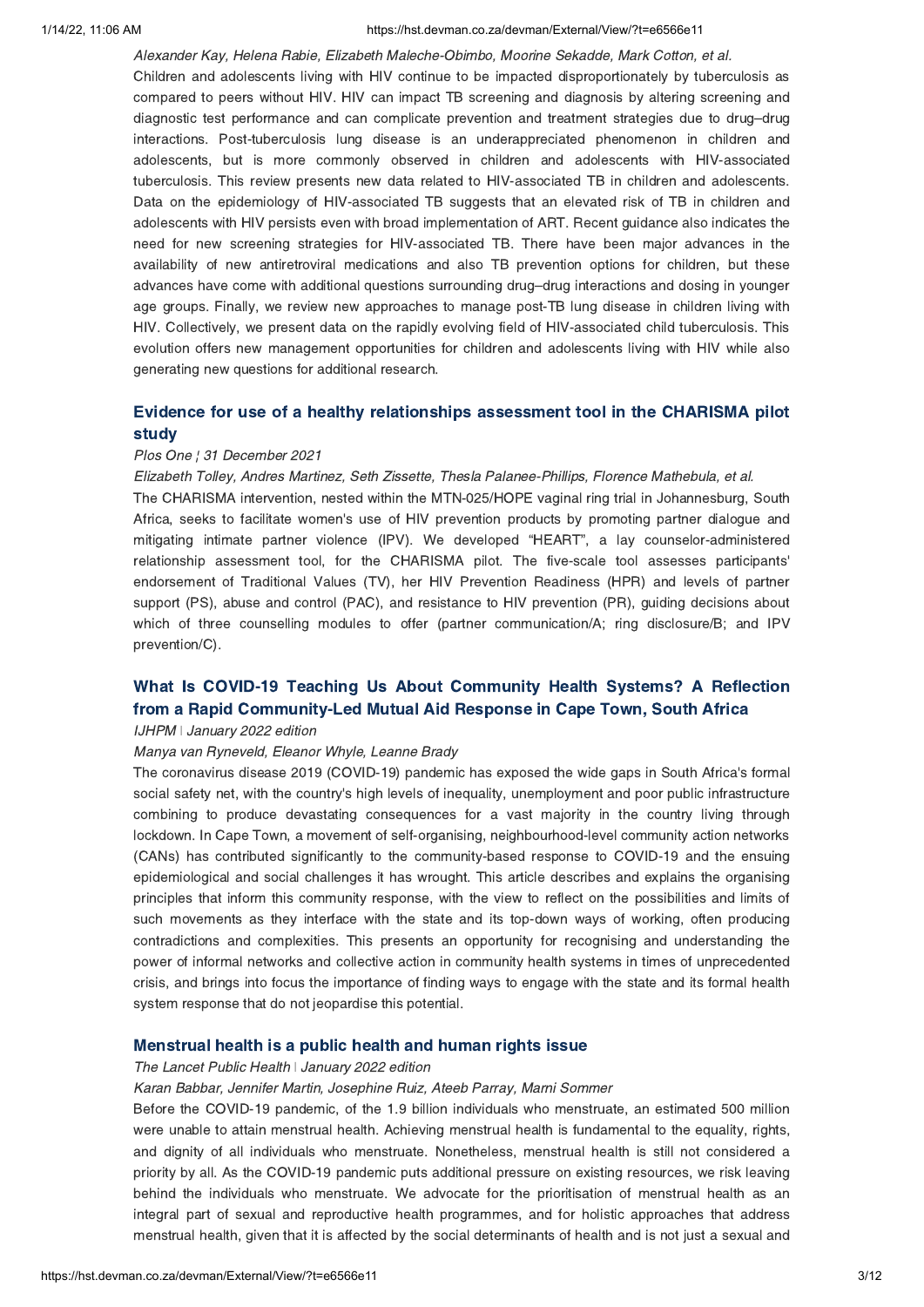reproductive health issue.

The Lancet Public Health | 1 January 2022 **Editorial** 

2021 marked the 30th anniversary of the campaign against gender-based violence. Violence against women is a global public health issue and one of the world's most prevalent human rights violations. According to WHO's Violence Against Women Prevalence Estimates, 736 million women—almost one in three—have been subjected to intimate partner violence (IPV), non-partner sexual violence, or both at least once in their life. The UN defines violence against women as "any act of gender-based violence that results in, or is likely to result in, physical, sexual or psychological harm or suffering to women, including threats of such acts, coercion or arbitrary deprivation of liberty, whether occurring in public or in private life". Violence against women may take several forms, including IPV, sexual violence, physical violence by relatives, employers, or other individuals, femicides (including murders in the name of honour), cyber violence, trafficking, female genital mutilation, and child marriage. The COVID-19 pandemic has intensified violence against women, as documented by the recent report by UN Women. Lockdown measures and disrupted support services have left many women isolated with their abusive partners at home, with tragic consequences.

# Uganda, 2001–18: an observational community cohort study<br>The Lancet HIV, 1 January 2022

### The Lancet HIV<sub>1</sub> 1 January 2022

John Santelli, Ivy Chen, Dorean Nabukalu, Tom Lutalo, Esther Spindler, et al.

Orphanhood increased markedly in the 1980s and 1990s in sub-Saharan Africa because of HIV-related mortality. Little is known about the contribution of HIV interventions, such as antiretroviral therapy (ART) and male medical circumcision, to more recent trends in orphanhood. In this study, we examined trends over time in maternal-only, paternal-only, and double orphanhood among adolescents before and after ART and male medical circumcision became widely available in the Rakai region of south-central Uganda. We sought to understand the association between adolescent orphanhood and HIV combination prevention (community-level ART use and prevalence of male medical circumcision). We hypothesised that increasing combination prevention, including greater use of ART and higher prevalence of male medical circumcision, would be associated with a lower probability of orphanhood.

# Primary health care in the Amazon and its potential impact on health [inequities:](https://hst.devman.co.za/devman/external/?t=69bed270) a

# scoping review Remote and Rural Health ¦ 1 January 2022

#### A Sousa, F Herkrath, C Wallace, J Farmer, A Bousquat

Health studies of the Amazon often focus on diseases and infections prevalent in the region, and few studies address health organizations and services. In this sense, this study fills a gap by reviewing the studies aimed at primary healthcare (PHC) implementation in the nine Amazonian countries. This review addresses a need to explore the forms in which PHC is implemented in the Amazon areas outside the urban centers and its potential to reduce health inequities. This study contributes to improvements in the practices of managers and health professionals and research on the topic.

### A National Strategy for the "New Normal["](https://hst.devman.co.za/devman/external/?t=8f46000e) of Life With COVID

#### JAMA Network | 6 January 2022

### Ezekiel Emanuel, Michael Osterholm, Celine Gounder

As the Omicron variant of SARS-CoV-2 demonstrates, COVID-19 is here to stay. In January 2021, President Biden issued the "National Strategy for the COVID-19 Response and Pandemic Preparedness." As the US moves from crisis to control, this national strategy needs to be updated. Policy makers need to specify the goals and strategies for the "new normal" of life with COVID-19 and communicate them clearly to the public. SARS-CoV-2 continues to persist, evolve, and surprise. In July 2021, with vaccinations apace and infection rates plummeting, Biden proclaimed that "we've gained the upper hand against this virus," and the Centers for Disease Control and Prevention (CDC) relaxed its guidance for mask wearing and socializing.1 By September 2021, the Delta variant proved these steps to be premature, and by late November, the Omicron variant created concern about a perpetual state of emergency. In delineating a national strategy, humility is essential. The precise duration of immunity to SARS-CoV-2 from vaccination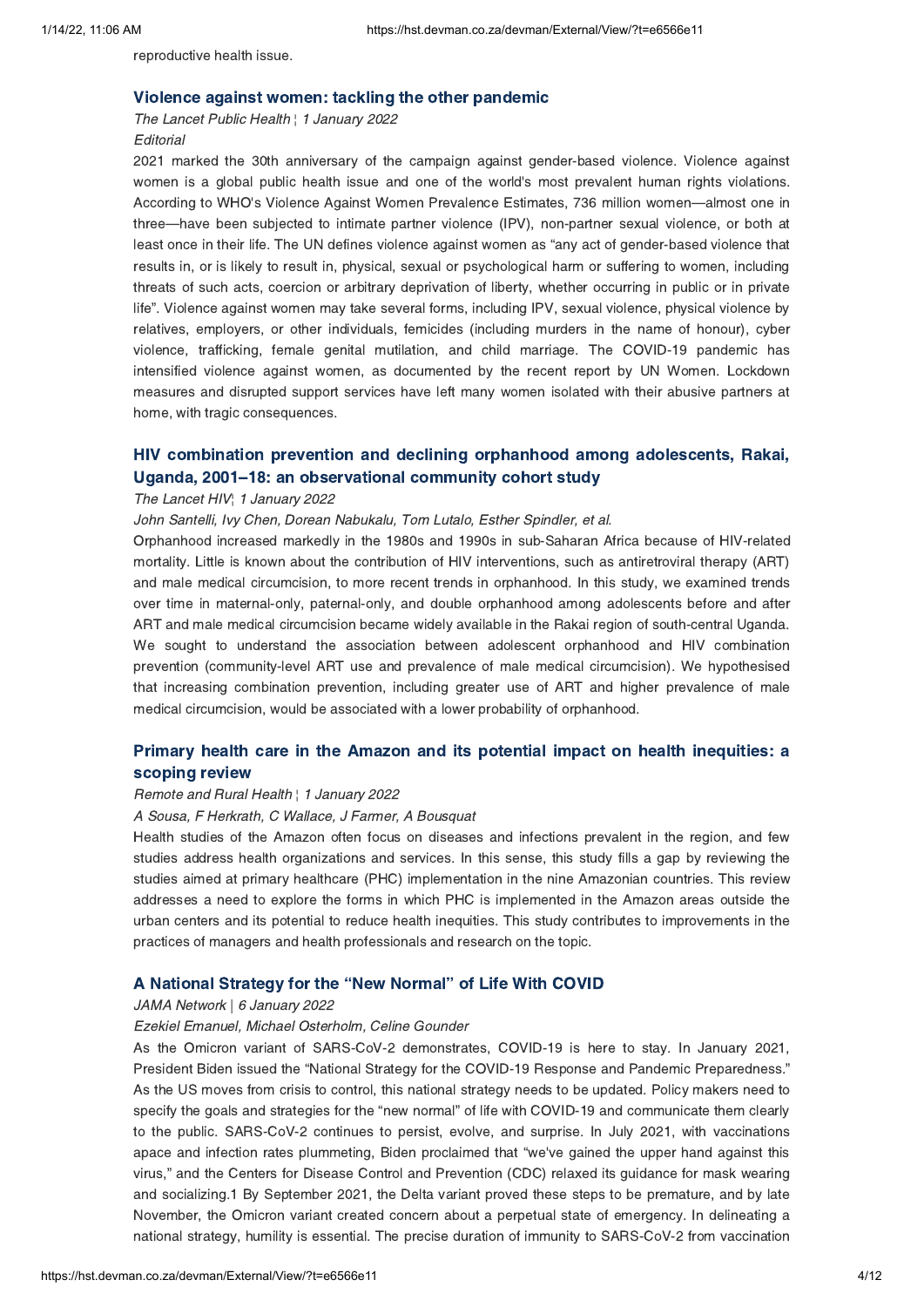or prior infection is unknown. Also unknown is whether SARS-CoV-2 will become a seasonal infection; whether antiviral therapies will prevent long COVID; or whether even more transmissible, immuneevading, or virulent variants will arise after Omicron.

Routine HIV clinic visit adherence in the African Cohort Study AIDS Research and Therapy | 7 January 2022

Nicole Dear, Allahna Esber, Michael Iroezindu, Emmanuel Bahemana, Hannah Kibuuka, et al.

Retention in clinical care is important for people living with HIV (PLWH). Evidence suggests that missed clinic visits are associated with interruptions in antiretroviral therapy (ART), lower CD4 counts, virologic failure, and overlooked coinfections. We identified factors associated with missed routine clinic visits in the African Cohort Study (AFRICOS).

#### Offline: The origins story[—](https://hst.devman.co.za/devman/external/?t=20ab554c)towards a Deep Ecology

### The Lancet | 8 January 2022

#### Richard Horton

Whatever the precise origins of SARS-CoV-2, one doesn't have to wait for the definitive source of COVID-19 to be identified before important lessons are learned—lessons that the global health community presently seems to be ignoring. There are four immediate priorities. First, countries must strengthen public health surveillance to deliver a globally robust early warning system for pneumonias of unknown aetiology. The Independent Panel for Pandemic Preparedness and Response, chaired by Helen Clark and Ellen Johnson Sirleaf, made this recommendation in their May, 2021 report to the World Health Assembly. They also recommended that WHO should be empowered to investigate suspected outbreaks with pandemic potential in all countries at short notice; that declarations regarding public health emergencies of international concern should be based on the precautionary principle; and that WHO's IHR Emergency Committee should be more transparent. Progress on these proposals has ranged from slow to nonexistent. A \$100 million "hub" for pandemic intelligence has been established in Berlin. A first meeting to discuss possibilities for an international treaty on pandemic preparedness concluded in December, 2021. But there is little sense of urgency. The glutinous bureaucracy of global health once again threatens to dampen any impetus for action.

# The Lancet | 8 January 2022

#### **Editorial**

In January, 2020, we announced a Lancet campaign on child and adolescent health. Our intention was to refocus on child mortality, and on the recognition that adolescents matter in global health, at a time when progress had stalled or in some cases reversed amid changing political and environmental circumstances. Little did we know then what the next 2 years would bring. COVID-19 has been—and still is—a catastrophe for children and young people. In a December report, UNICEF called the pandemic "the biggest threat to children in our 75-year history". Widespread school and university closures mean that there is now an unprecedented educational and skills deficit globally, with inequities widening and disadvantaged children and adolescents falling even further behind. Digital learning works only for those who have supportive home environments, internet access, and teachers capable of effective online teaching. According to UNICEF, two-thirds of children and young people do not have an internet connection at home.

# Risk scores for predicting HIV incidence among adult [heterosexual](https://hst.devman.co.za/devman/external/?t=afbb4f92) populations in

# sub-Saharan Africa: a systematic review and meta-analysis Journal of the International AIDS Society ǀ 9 January 2022

### Katherine Jia, Hallie Eilerts, Olanrewaju Edun, Kevin Lam, Adam Howes, et al.

Efficiently identifying populations and individuals at high risk of HIV infection and linking them to effective HIV prevention is essential for continued progress towards ending HIV as a public health threat. Differentiating HIV prevention based on risk of infection is especially important for interventions that are expensive and intensive for both the client and the health system, such as daily oral pre-exposure prophylaxis (PrEP). Identifying those at highest risk for infection is most difficult in sub-Saharan Africa, where 58% of the 1.5 million global new infections in 2020 occurred, and a large proportion of new infections were through heterosexual transmission among the general population.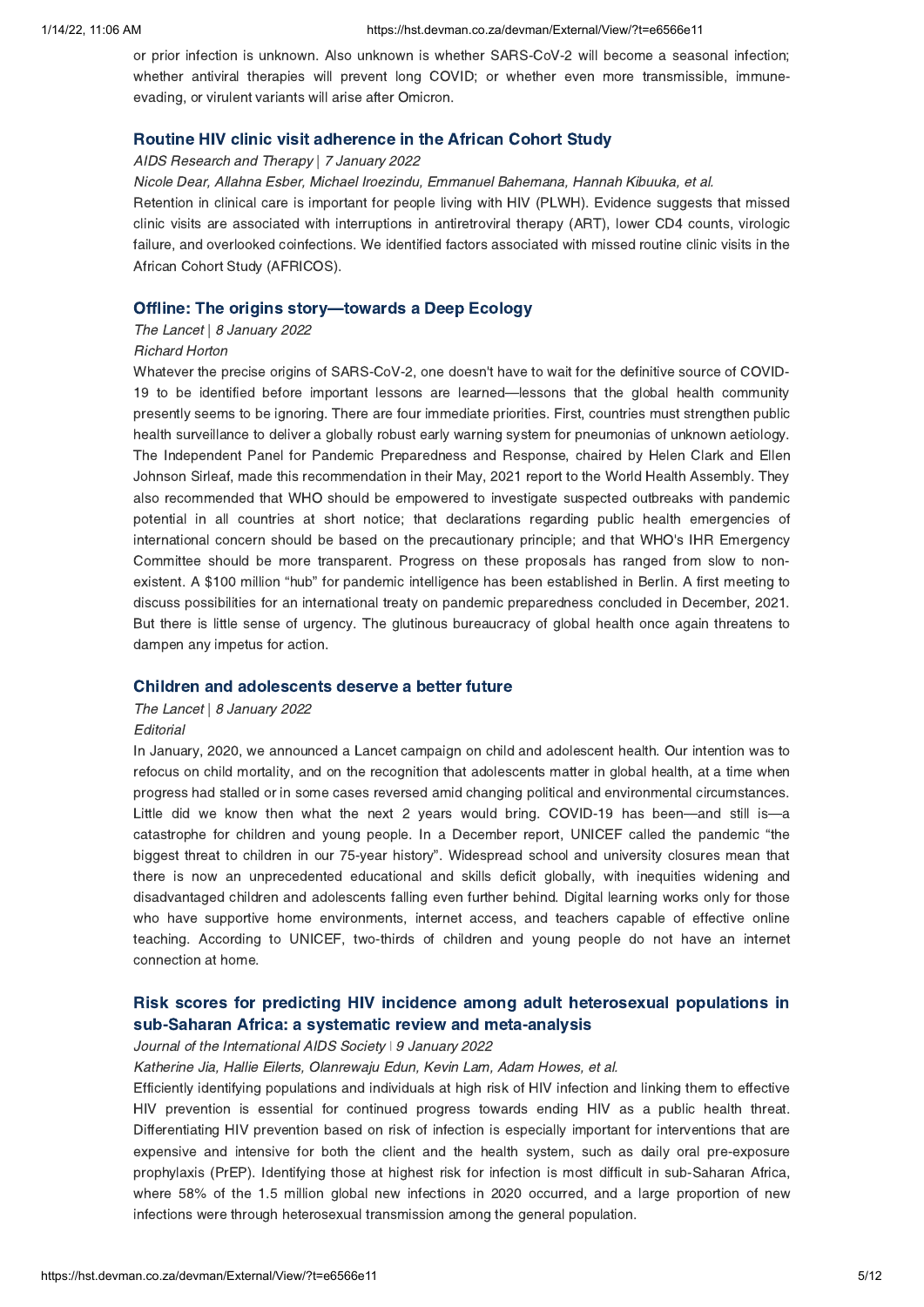# [SARS-CoV-2](https://hst.devman.co.za/devman/external/?t=8c9231) infection and coronavirus disease 2019 severity in persons with HIV on

# antiretroviral treatments and the method of the method of the method of the method of the method of the method of the method of the method of the method of the method of the method of the method of the method of the method

Julia del Amo, Rosa Polo, Santiago Moreno, Inma Jarrín and Miguel Hernán

Since early in the COVID-19 pandemic, the susceptibility of people with HIV (PWH) to Severe acute respiratory syndrome coronavirus 2 (SARS-CoV-2) infection has been debated. On the one hand, residual immunodeficiency and a higher prevalence of comorbidities and immune senescence in persons with HIV could be associated with a greater risk of acquiring the infection and with greater severity. On the other hand, precisely because of their immune dysfunction, PWH could be less likely to develop the hyper inflammatory response that leads to the most severe outcomes. Further, some antiretroviral drugs used by PWH could impair SARS-CoV-2 replication, and thus reduce the severity of the infection.

(Return to Top)

# <span id="page-5-0"></span>**RECENT PUBLIC HEALTH NEWS**

# HIV/AIDS activist: 'Let's focus on adolescent girls, young women'<br>Health-e News | 29 December 2021

#### Health-e News ¦ 29 December 2021

Adolescent girls and young women have a higher chance of being affected by HIV/AIDS and if not prioritised, the goal of eradicating HIV by 2030, will remain nothing but a fantasy. So says Kenyan-based activist, Irene Ogeta. "The world's biggest population is young people. Adolescent girls are disproportionally affected by HIV and can only achieve their dreams when they are in good health," said Ogeta. Ogeta was a guest speaker during the recent International AIDS Society (IAS) webinar titled Ethical youth engagement in the HIV response. She said there are several factors that make adolescent girls and young women in Africa more vulnerable to HIV.

# Health-e News ¦ 31 December 2021

The holiday season can be a particularly dangerous time for those experiencing gender-based violence. One NGO reported a 57 percent increase in calls for help during South Africa's 2020 festive period. The TEARS foundation says it received 43 000 gender-based violence-related calls in December 2020. Sadly, children are the ones who witness these horrific acts of violence as they watch how their caregivers are abused. Health-e News spoke to a few young adults who shared their experiences and memories they'd rather forget.

# Gloomy New Year [Prognosis](https://hst.devman.co.za/devman/external/?t=39b727b5) – WHO Experts Warn Omicron Could Also Spawn More

# Dangerous Variants Health Policy Watch ¦ 1 January 2022

Mass Omicron infection could lead to the formation of new and potentially even more dangerous coronavirus variants, officials from the World Health Organization warned on Thursday. That is despite the fact that the Omicron variant is proving less lethal than its SARS-CoV2 predecessors, such as Alpha, Beta and Delta – which swept through India and then the world beginning in the spring of 2021. "We are giving this virus plenty of opportunities to circulate and the more the virus circulates the more opportunity it has to change," said Dr. Maria Van Kerkhove, WHO's COVID-19 technical lead, speaking at the first global press briefing of 2022. "I think, unfortunately, this will not be the last variant you hear us address. It will not be the last variant of concern."

# Collieved by 2022 – Africa CDC<br>Achieved by 2022 – Africa CDC<br>Health Policy Watch | 1 January 2022

### Health Policy Watch ¦ 1 January 2022

COVID-19 could become "endemic" in Africa if the continent is unable to fully vaccinate 70% of its population by the end of 2022, warned Africa Centers for Disease Control Director, Dr John Nkengasong in a press conference on Thursday. An endemic disease is a disease that is always present in a certain population or region. Speaking at the first Africa CDC briefing of 2022, Nkengasong noted that without achieving the vaccination goal, COVID-19 could become an additional disease that African countries would be forced to deal with perenially, in addition to malaria, HIV/AIDS and tuberculosis. However, with more vaccine doses increasingly becoming available to African countries, he said efforts are underway to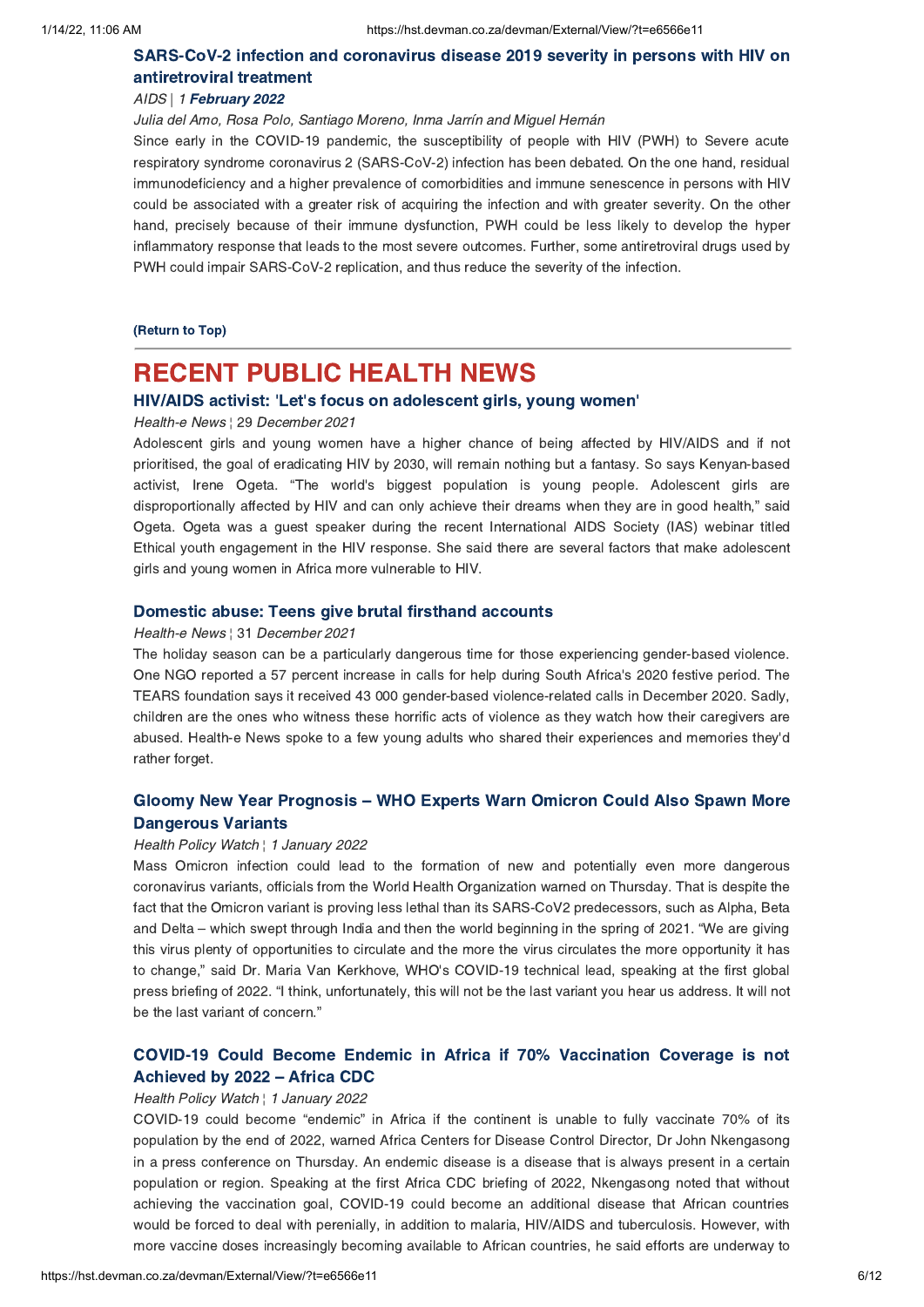consolidate countries' vaccination initiatives by providing support to enhance actual roll-out of the jabs.

# [Understanding,](https://hst.devman.co.za/devman/external/?t=aa7013ca) not judgment, should shape our response to these who remains<br>unjabbed

# magned by Denis<br>The Guardian | 2 January 2022

The start of the coming year will be defined by the UK's vaccination gap, but the issue is more complex than you think. Amid rocketing Covid infection rates, rising hospitalisation numbers and test shortages, the opening weeks of 2022 are going to be defined by the UK's vaccine gap. According to the latest official figures, 91% of people aged over 18 in the UK have had at least one Covid jab, 88% have received two and 64% have had their third. But the 9% who have yet to be vaccinated at all accounts for about five million people, whose preponderance among those now being hospitalised is clearly a huge problem. Precise figures are a matter of debate: some senior NHS staff put the share of unvaccinated people on their wards at up to 90%, although the most recent estimates show the share of people needing critical care who are unvaccinated running at just over 60%. What cannot be doubted is that if more people were vaccinated, the latest phase of the Covid crisis would be much more manageable, and the people in charge might not be faced with such a difficult set of options.

# Thousands of men battling prostate cancer could be cured with a ['game-changing'](https://hst.devman.co.za/devman/external/?t=eb042669)

# Business Insider | 4 January 2022

Thousands of men with prostate cancer in the UK could be cured with an hour-long operation, doctors hope. The 'game-changing' treatment uses electrical currents to destroy difficult to reach tumours. Surgery to remove the prostate or radiotherapy are the options normally offered to men with the disease. The therapy, called Nanoknife, has been dubbed as 'amazing, simple and quick' after being found to have fewer side effects. Surgeons at University College London Hospital (UCLH) have already used it to treat prostate cancer patients. And medics have called for bigger trials of the procedure, with it already used for liver and pancreatic cancers. The process – called irreversible electroporation – involves sending electrical pulses into tumours which cut open the membrane of the cells.

# Western Cape paramedics respond to 50 000 [emergencies](https://hst.devman.co.za/devman/external/?t=b2832b08) in December, 5 300 over

# news24 | 4 January 2022

It's been a busy festive season for Western Cape paramedics who responded to almost 50 000 medical emergencies in December. In addition, they were called out to attend to more than 5 300 cases over the New Year weekend alone. In a statement, it emerged that around 44% of the New Year weekend incidents occurred in the Cape Metro. Over the previous Christmas weekend, there were 1 243 incidents. Zooming in on the figures, Emergency Medical Services (EMS) spokesperson Byron La Hoe said there were 11 453 trauma cases, 1 973 road traffic incidents and 204 fires in the province.

# Allow GPs to give Covid vaccines: South African Medical Association BusinessTech | 4 January 2022

The South African Medical Association (SAMA) is calling on the government to allow general practitioners (GPs) to administer Covid-19 vaccines in South Africa. Dr Angelique Coetzee, chairperson of SAMA told eNCA that this would make the country's rollout significantly more convenient and help accelerate the uptake of the vaccine. Under the current system, South Africans can only receive a Covid-19 vaccine from a designated public or private vaccination site. Coetzee said that while mass vaccinations were an important tool at the start of the country's rollout effort, it is now necessary to allow doctors to vaccinate patients who have continued to hold out. She added that all doctors have been trained in properly administering vaccines and that this is the system used by other countries.

# Love and condoms: broadcast on the [importance](https://hst.devman.co.za/devman/external/?t=cae5634e) of condoms in eastern Europe and

# UNAIDS | 5 January 2022

On the eve of World AIDS Day, the Russian language social media network OK.RU hosted a live broadcast, Telling the Truth, as part of an education project that has been run by UNAIDS and the United Nations Educational, Scientific and Cultural Organization since 2015. The show was organized in collaboration with a popular magazine, Domashniy Ochag, and was devoted to the use of condoms and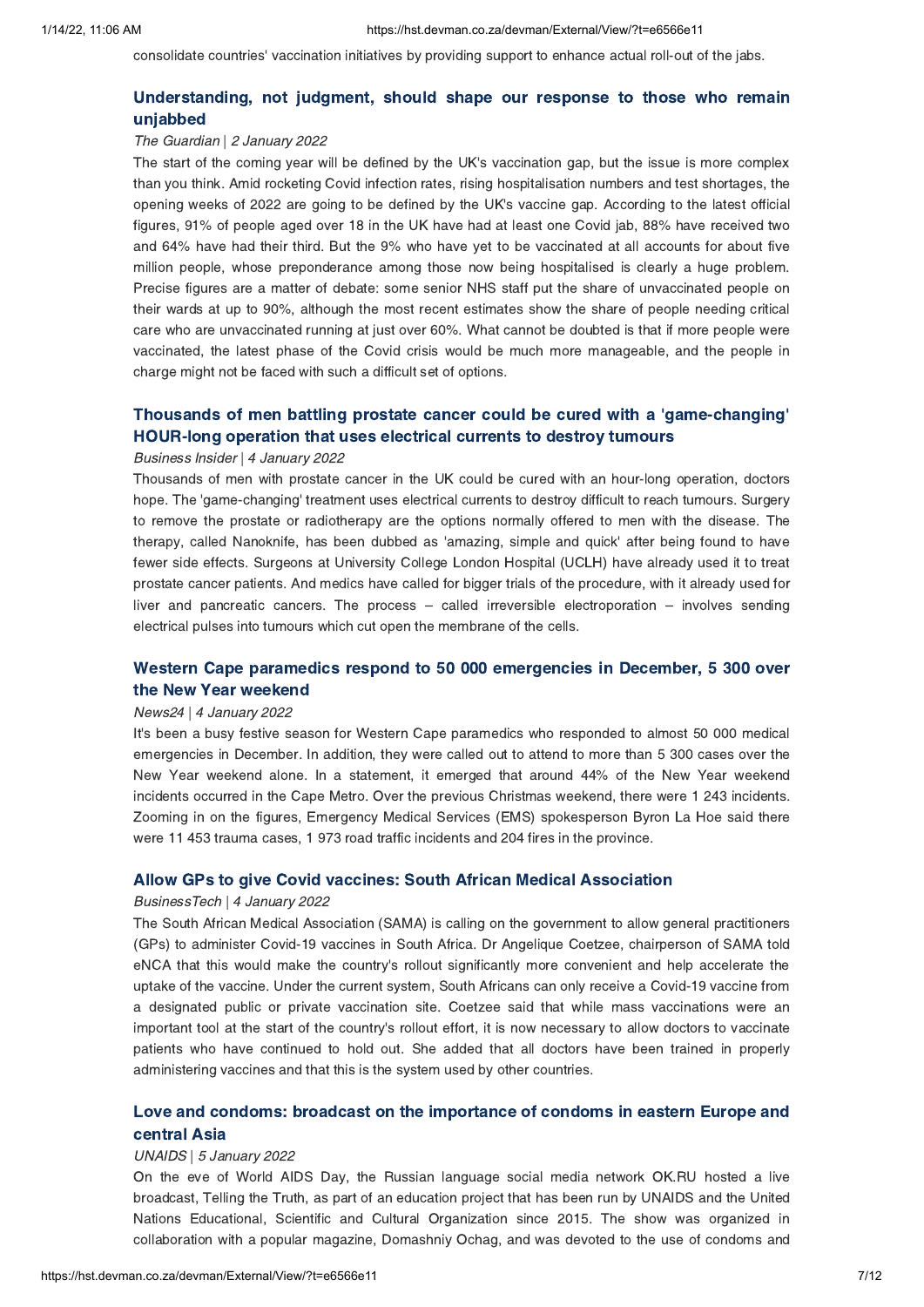the link to the HIV epidemic in eastern Europe and central Asia. During the broadcast, which was watched by more than 1 million people, experts and celebrities discussed the most common myths, misconceptions, difficulties and fears connected to condom use.

### ['](https://hst.devman.co.za/devman/external/?t=b7975ed)Flurona['](https://hst.devman.co.za/devman/external/?t=b7975ed) is coronavirus plus the flu – here's what you should know

### BusinessTech | 7 January 2022

It's been dubbed flurona: when a person is infected with the influenza virus and the Covid-19 coronavirus, either simultaneously or back-to-back. Cases are being reported around the globe, and experts say they are likely to grow as the more contagious omicron variant becomes more prevalent. The phenomenon, however, isn't exactly new. Reports of such "co-infections" go back to early 2020. Why is this getting attention now?

# A hard lesson for Novak Djokovic: patience with vaccine sceptics is wearing thin The Guardian | 6 January 2022

This weekend, Novak Djokovic should have been warming up for yet another grand slam. But instead the world No 1 tennis champion – and noted vaccine sceptic – is cooling his heels in an Australian quarantine hotel, while an international row rages over whether he should be kicked out of the country altogether. Djokovic had boasted on social media of securing an exemption, for medical reasons he has not explained, to the rules that all players in the Australian Open must be double-jabbed. But hours later he was stopped at the airport, his visa cancelled, and he was unceremoniously threatened with deportation. His lawyers are challenging that ruling, meaning the outcome of this particular tournament may now be determined in a court – rather than on one. Not since the actor Johnny Depp and his then wife, Amber Heard, flew their two dogs, Pistol and Boo, into the country by private jet without the necessary paperwork has the power of celebrity met the force of Australian biosecurity requirements with quite such explosive results.

### Women['](https://hst.devman.co.za/devman/external/?t=b33eb633)s Periods May Be Late After Coronavirus Vaccination, Study Suggests

#### The New York Times ¦ 6 January 2022

Shortly after coronavirus vaccines were rolled out about a year ago, women started reporting erratic menstrual cycles after receiving the shots. Some said their periods were late. Others reported heavier bleeding than usual or painful bleeding. Some postmenopausal women who hadn't had a period in years even said they had menstruated again. A study published on Thursday found that women's menstrual cycles did indeed change following vaccination against the coronavirus. The authors reported that women who were inoculated had slightly longer menstrual cycles after receiving the vaccine than those who were not vaccinated.

# Experimental deaths and all the settimating the comment of the London School of Hygiene & Tropical Medicine  $\frac{1}{2}$  Ganuary 2022

Two studies highlighting the scale of potentially life-threatening air pollution in urban areas have been published in The Lancet Planetary Health. According to the modelling studies by US-based research teams, approximately 86% of people living in urban areas across the globe, or 2.5 billion people, are exposed to unhealthy particulate matter levels, leading to an estimated 1.8 million excess deaths in cities globally in 2019. Additionally, nearly 2 million asthma cases among children worldwide were attributable to NO2 (nitrogen dioxide gas) pollution in 2019, with two in three occurring in urban areas. Commenting on the studies, Dr Robert Hughes, Clinical Research Fellow at LSHTM and Co-Investigator of Children, Cities and Climate project, said: "These important and timely studies underscore the urgency of improving urban air quality and reducing reliance of fossil fuels in and around our cities.

### Will ['](https://hst.devman.co.za/devman/external/?t=2103070)Forever Boosting' Beat the Coronavirus?

### The New York Times ¦ 6 January 2022

A year ago, just two doses of a Covid-19 vaccine — or even one, in the case of Johnson & Johnson's formulation — were thought to offer sufficient protection against the coronavirus. Now, faced with the extraordinarily contagious Omicron variant, Israel has begun offering fourth doses to some high-risk groups. On Wednesday, the Centers for Disease Control and Prevention expanded eligibility for boosters to adolescents and backed away from describing anyone as "fully vaccinated" because two shots no longer seem adequate.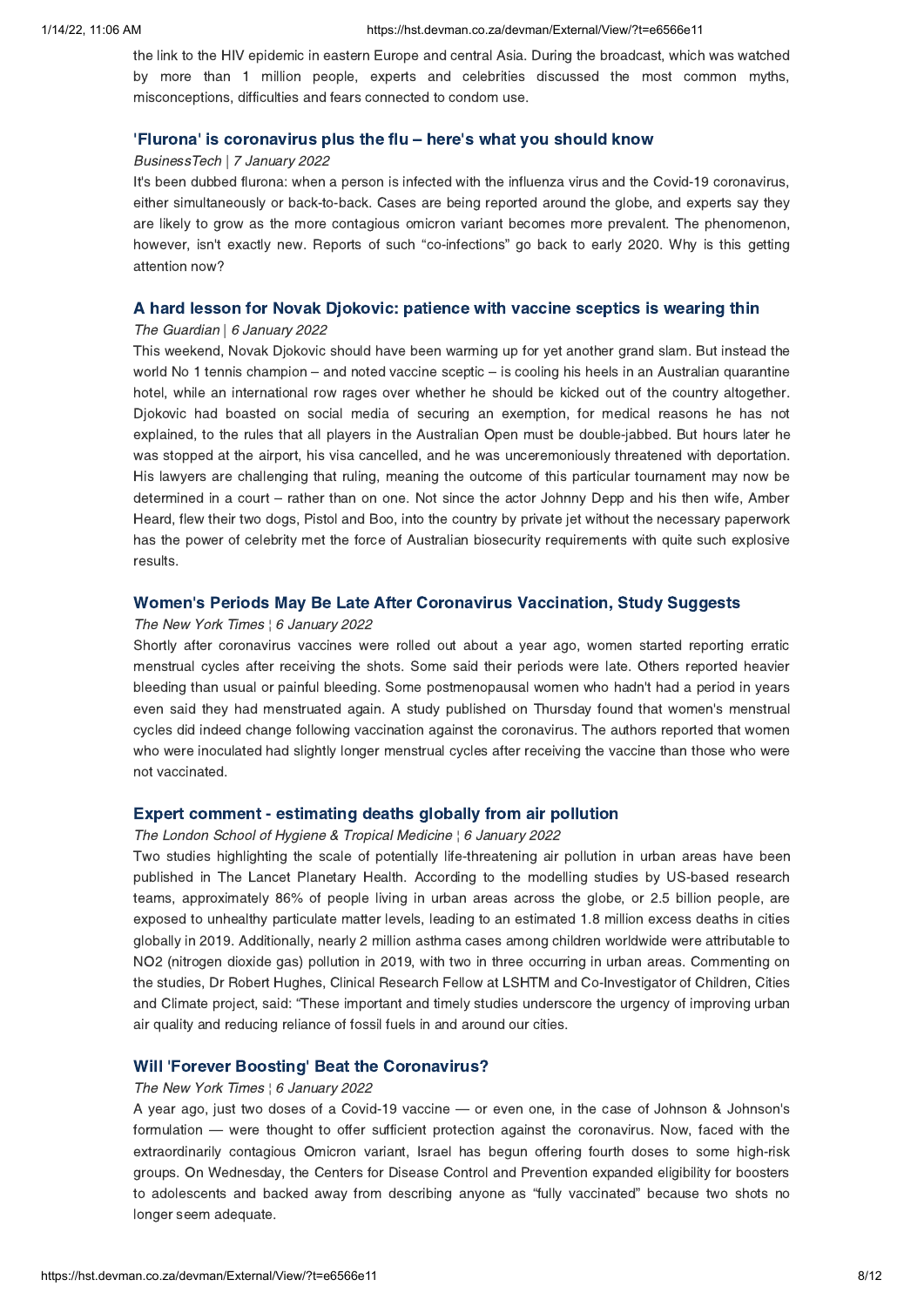# The heart of the matter: COVID-19 is far more dangerous Health-e News ¦ 7 January 2022

A study has revealed that COVID-19 infection is more likely to cause cardiac arrest or heart problems – as opposed to vaccinations. The study, triggered by reports of numerous suspected cases of myocarditis and pericarditis following vaccination, was conducted in England recently. Participants, aged 16 and older, were monitored for a 28-day period and received their vaccines between 1 December 2020 and 24 August 2021. Researchers discovered that there was an increased risk of myocarditis which was associated with the first dose of AstraZeneca and Pfizer vaccines. It was also linked with the first and second doses of the Moderna vaccine and after a COVID-19 positive test.

# Health department gears up for booster shot bustle Business Day | 9 January 2022

The health department is bracing for an influx of people wanting to get Covid-19 booster shots as it looks to combine vaccine services with mainstream health-care centres such as clinics and hospitals, after an almost lockdown-free festive holiday. The National Coronavirus Command Council (NCCC) in 2021 decided the country would remain on adjusted lockdown level 1 throughout the festive season, citing modest hospitalisations as the country passed the peak of the fourth wave that was driven by the quicker spreading omicron variant.

# Get vaxxed or get sacked: Is dismissal of employees for refusing to get [vaccinated](https://hst.devman.co.za/devman/external/?t=5af48a4d) permissible in the Labour Relations Act?

# permissions and the Labour Relations Actions Actions Actions Actions Actions Actions Actions Actions Actions A<br>Paily Maverick | 9 January 2022

The gazetted directives, which spell out what employers have to do to introduce compulsory Covid-19 vaccination in their workplace – and the steps they have to take if they want to fire someone who refuses vaccination – are a useful starting point for employers and employees alike who want to know if someone can lose their job over the issue. But the matter is far from clear-cut and it will probably need to be tested in the courts for us to have legal clarity.

# Sunday Times ¦ 9 January 2022

A Stellenbosch University professor and her team may have cracked the mystery of what causes long Covid, which has hit up to 100-million people globally. A study by professor Resia Pretorius, the head of physiological sciences, found that an overload of inflammatory molecules trapped inside microscopic blood clots could cause of some of long Covid's symptoms.

# Pope backs Covid immunisation campaigns, warns of ideological misinformation Daily Maverick | 10 January 2022

Pope Francis on Monday condemned "baseless" ideological misinformation about Covid-19 vaccines, backing national immunisation campaigns and calling health care a moral obligation. Francis spoke in his yearly address to the diplomatic corps accredited to the Vatican, sometimes called his "State of the World" address because it is a broad survey of the global situation. His words to diplomats from nearly 200 countries marked the closest he has ever come to a de facto backing of vaccine mandates, which have become controversial in Italy and other European countries.

# Tuberculosis remains disease of concern in South Africa<br>CGTN Africa | 10 January 2022

Tuberculosis (TB) is one of the major causes of death in South Africa, killing thousands every year. "South Africa has the eighth highest TB incidence globally at a rate of 537 per 100,000 population per year," Jody Boffa, an epidemiologist at the University of KwaZulu-Natal, told Anadolu Agency. "It is one of the 16 countries that account for 93 percent of the global TB burden." Last year, Statistics South Africa (Stats SA) released a report saying that TB topped the leading causes of death in the country in 2018. Stats SA processed 454,014 deaths that occurred and TB-related deaths stood at 6.0%, followed by diabetes, cerebrovascular diseases, other forms of heart disease and human immunodeficiency virus (HIV), among others.

Health24 | 10 January 2022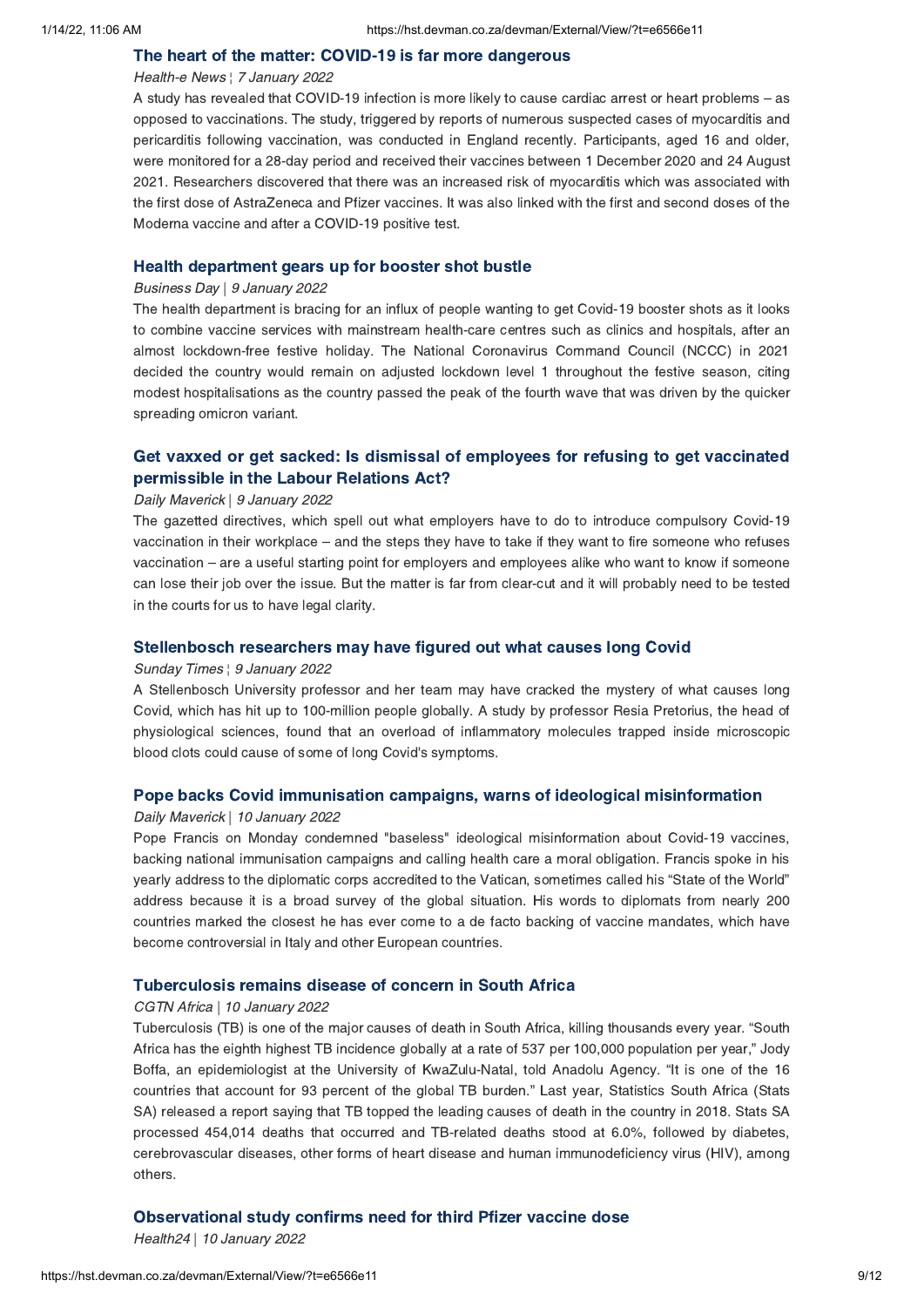#### 1/14/22, 11:06 AM https://hst.devman.co.za/devman/External/View/?t=e6566e11

Many countries, including South Africa, have Covid-19 booster immunisation programmes in place, especially for people who received the initial two-dose Pfizer vaccine. A new study has found that a third Pfizer dose is warranted as immunity provided by the initial vaccines wanes with the passing of time. The study published in The BMJ assessed the time elapsed in test subjects after their second injection of the Pfizer vaccine, and their risk of Covid-19 infection. The researchers enrolled 83 057 adults who underwent a Covid-19 PCR test after receiving their two vaccine injections, at least three weeks after the second dose, and with no previous Covid-19 infection.

### South Africans shouldn['](https://hst.devman.co.za/devman/external/?t=5bb01578)t be too concerned about new Deltacron variant - Karim

### EWN | 11 January 2022

There is a new COVID-19 variant detected in Cyprus but experts said that this was to be expected and there would be more to follow. Dubbed the Deltacron, it appears to combine the Delta and Omicron variants. But infectious diseases epidemiologist, Professor Salim Abdool Karim said that South Africans should not be too concerned.

### Questions over implementation of SA['](https://hst.devman.co.za/devman/external/?t=ac815817)s new infection control plan

#### Spotlight | 11 January 2022

Whether it is in the queue outside a community healthcare clinic, in a GP's waiting room, or in the ICU at a private sector hospital, healthcare-acquired infections (HAIs) pose a threat to people's health. These places are after all where people go if they are struggling with infectious diseases.

# Western Cape premier reiterates call for teachers and learners to get [vaccinated](https://hst.devman.co.za/devman/external/?t=97df0b5) as coastal schools prepare to reopen

# coastal schools prepare to reopen Daily Maverick | 13 January 2022

Only 115,871 children in the Western Cape who are eligible for Covid-19 vaccines have received them. This was announced by provincial health departmental head Dr Keith Cloete, during a weekly Covid-19 briefing on Thursday 13 January.

### (Return to Top)

# <span id="page-9-0"></span>**TRAINING AND RESOURCES**

### Subscribe to the Health Systems Trust Bulletin

The Health Systems Trust (HST) produces a weekly bulletin on Fridays focusing on key public health news, peer-reviewed journal articles and other important primary healthcare resources.

Subscribe to the Health Systems Trust 60percent HST produces a weekly online publication, 60percent, which keeps subscribers abreast with the latest news and developments pertaining to HIV-related maternal, adolescent, child and youth health. The name 60percent signifies that southern Africa is responding to a feminised HIV/AIDS epidemic, with at least 60% of those living with HIV being women.

Subscribe to 60percent by simply visiting HST's website (https://www.hst.org.za), scroll to the bottom of the page, hit the SUBSCRIBE button, and follow the prompts. Let's keep you posted!

The Health Systems Training Institute (HSTi) is the training arm of the Health Systems Trust (HST), a leading force in the South African public health sector. HST was established in 1992, on the brink of democracy in South Africa, and has since played a significant role in strengthening the national primary health system through health research, informatics, clinical support, capacity-building and training.

#### (Return to Top)

# **PUBLICATIONS AND REPORTS**

### 2021 World AIDS Day report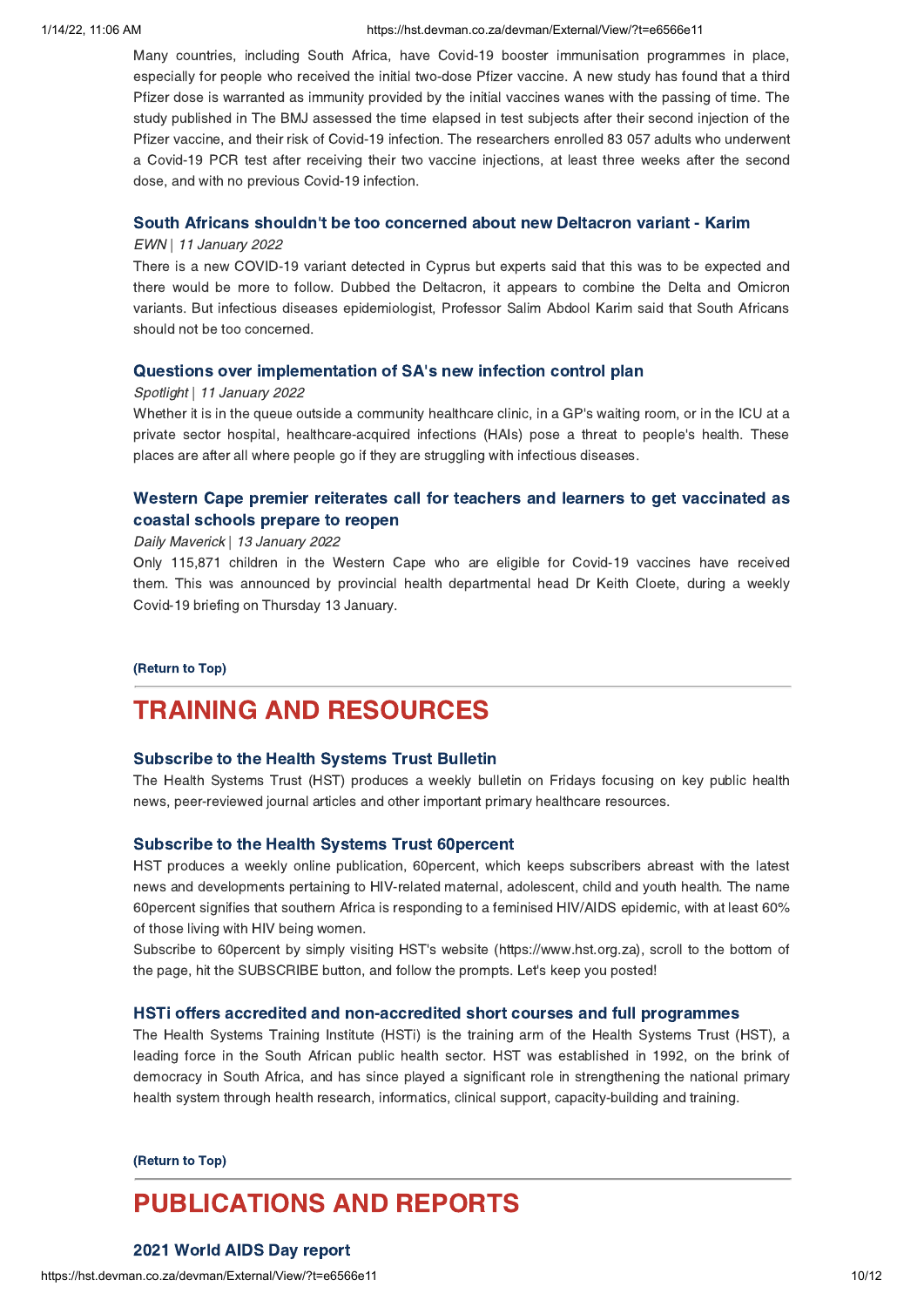### UNAIDS | 29 November 2021

UNAIDS issued a stark warning today that if leaders fail to tackle inequalities the world could face 7.7 million\* AIDS-related deaths over the next 10 years. UNAIDS further warns that if the transformative measures needed to end AIDS are not taken, the world will also stay trapped in the COVID-19 crisis and remain dangerously unprepared for the pandemics to come.

### **UNAIDS Data 2021**

# UNAIDS | 29 November 2021

The 90–90–90 targets were missed, but not by much. At the end of 2020, 84% of people living with HIV knew their HIV status, 87% of people living with HIV who knew their HIV status were accessing antiretroviral therapy, and 90% of people on treatment were virally suppressed.

Global Nutrition Report The 2021 Global Nutrition Report provides a concise data-focused update on the state of diets and nutrition in the world. Independent analysis of the best data on nutrition is critical for evidence-based, timely and effective actions to ensure we deliver on our global commitment to end poor diets and malnutrition.

UNAIDS | 6 January 2022

The UNAIDS Key Populations Atlas is an online tool that provides a range of information about members of key populations—sex workers, gay men and other men who have sex with men, people who inject drugs, transgender people and prisoners—worldwide, together with information about people living with HIV.

UNICEF's annual "State of the World['](https://hst.devman.co.za/devman/external/?t=82d79a16)s Children" report, <sup>2021</sup> version is at https://www.unicef.org/media/108161/file/SOWC-2021-full-report-English.pdf.

**A report marking the 75th [anniversary](https://hst.devman.co.za/devman/external/?t=b3ef185c) of UNICEF**, highlighting the need to build back after<br>COVID-19, is at https://www.unicef.org/media/112891/file/UNICEF%2075%20report.pdf https://www.unicef.org/media/112891/file/UNICEF%2075%20report.pdf

 $\overline{\phantom{a}}$ 

# <span id="page-10-0"></span>**CONFERENCES AND EVENTS**

### Webinar: New technologies and strategies to overcome the challenges of sexually transmitted infections

transmitted infections When: 26 January 2022 Where: Virtual Webinar Time: 3:00 PM - 4:30 PM Click on link to register: https://cutt.ly/hU6ngzp https://www.file.org/p

### HSR 2022: Call for Abstracts!

HSR 2022: Call for Abstracts! HSG is pleased to invite abstract submissions for the 7th Global Symposium on Health Systems Research (HSR2022), to be held in Bogota, Colombia October 31 – November 4, 2022. Read below for theme details, field building requirements, and submission guidelines.

Theme: Systems Performance in the Political Agenda: Sharing lessons for current and future global challenges.

 $\overline{\phantom{a}}$ 

# <span id="page-10-1"></span>**JOB OPPORTUNITIES**

### Chief Human Resources Officer / Head of Human Resources